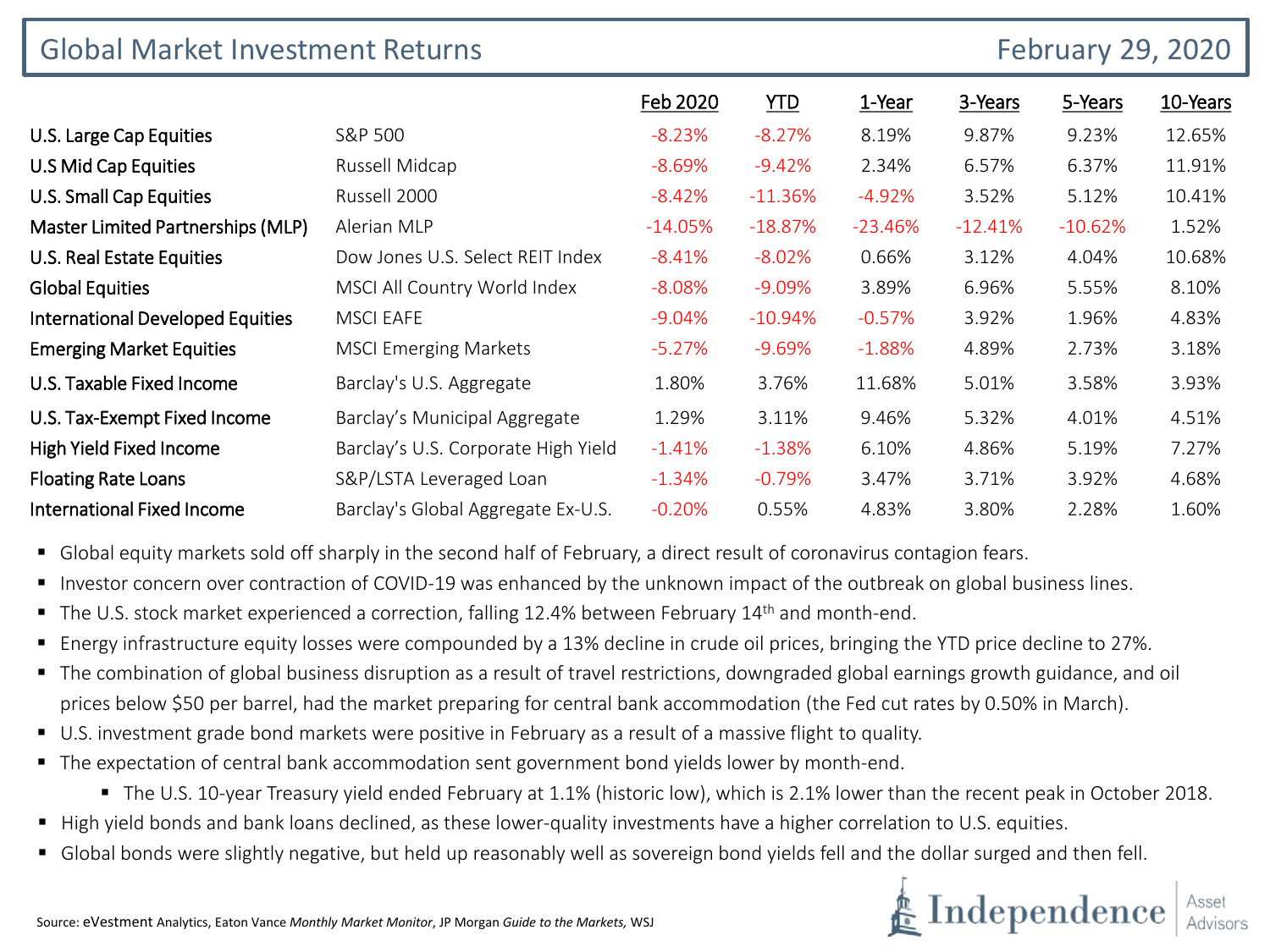## Economic Update

- The U.S. dollar strengthened 1.4% against the Canadian dollar in February.
- UPDATE: The Bank of Canada reduced its benchmark interest rate from 1.75% to 1.25% on March 4, 2020, in an effort to offset the economic impact of the coronavirus outbreak.
- The Bank of Canada's reasoning for the 0.50% rate cut included the following:

"The bank had said in January this year that the global economy was showing signs of stabilizing. In a statement today, the bank said it is becoming clear the Canadian economy is unlikely to grow as much as previously estimated for the first quarter of this fiscal year, and added that it may further adjust its key rate if the situation calls for it." – Nasdaq.com